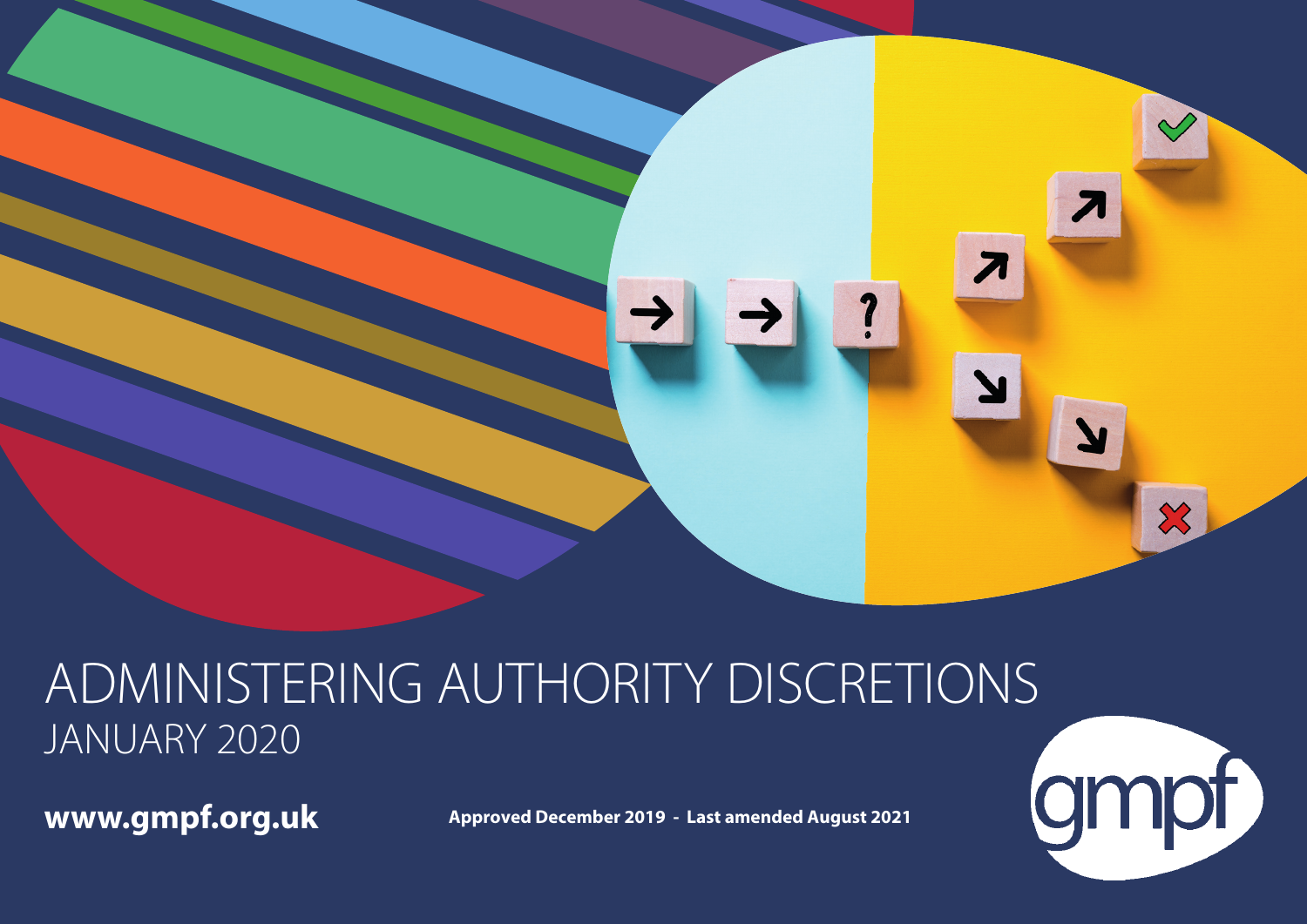#### **Contents**

#### **Section 1 – Pension benefits and administration**

- 1. Additional Pension Contributions and Shared Cost Additional Pension Contributions (APC/SCAPC)
- 2. Transfers and aggregation of benefits
- 3. Retiring Members
- 4. Retiring Members Where the former employer no longer exists
- 5. Commutation of benefits
- 6. Internal Dispute Resolution Procedure (IDRP)
- 7. Death Benefits Death Grant Payment Guidelines
- 8. Death Benefits continued
- 9. Death Benefits continued
- 10.General Administration
- 11. General Administration continued
- 12.General Administration Annual Allowance Voluntary Scheme Pays Policy

#### **Section 2 – Statements of Policy**

13.Mandatory Administering Authority policies

#### **Section 3 – Employing Authorities**

- 14.Employing Authorities Admissions
- 15.Employing Authority Administration matters
- 16.Employing Authority Administration matters continued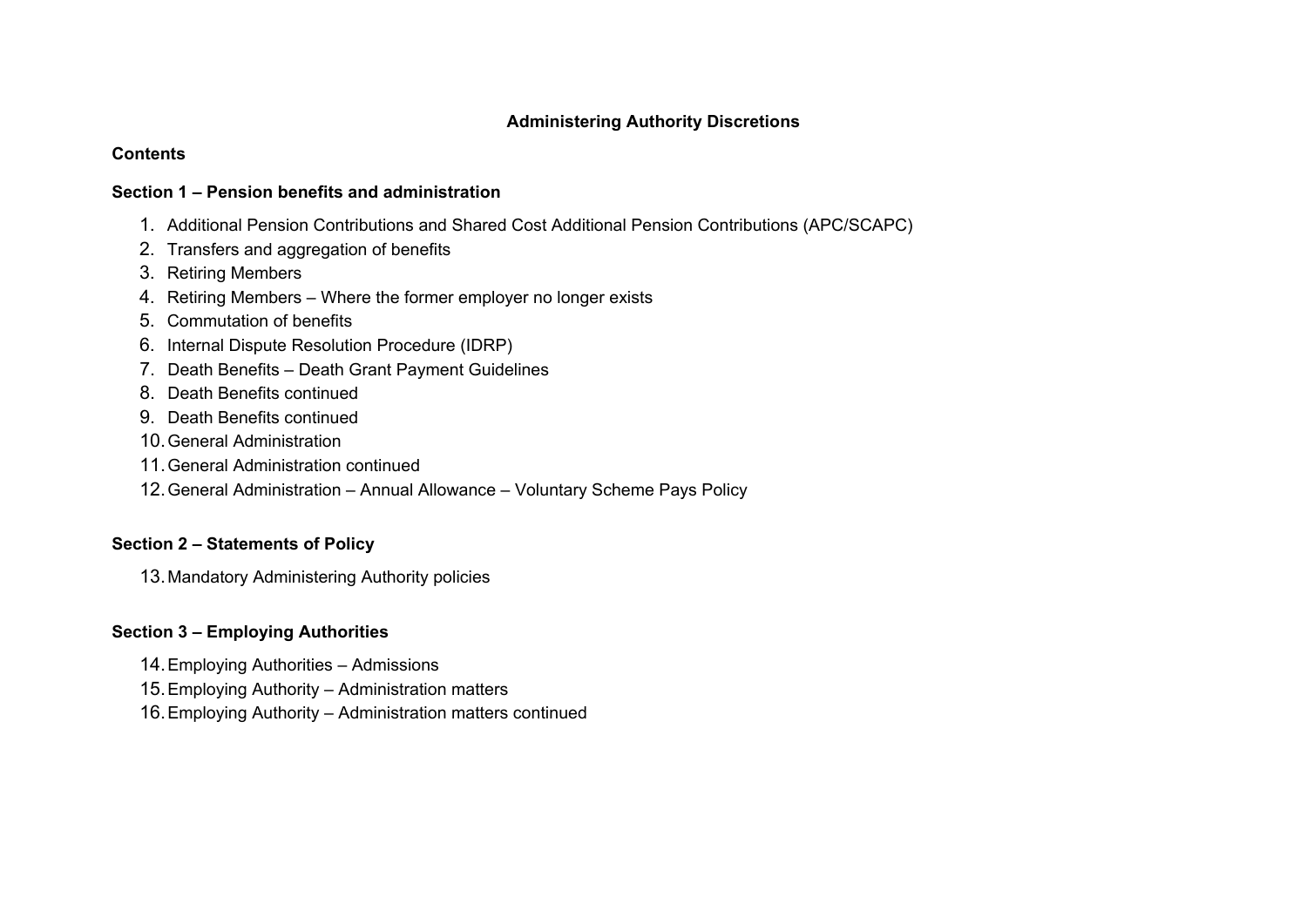# **1. Additional Pension Contributions and Shared Cost Additional Pension Contributions (APC/SCAPC)**

| <b>Discretion</b>                                                                                                                                                                                                                | <b>Regulations</b>           | Reg No. |
|----------------------------------------------------------------------------------------------------------------------------------------------------------------------------------------------------------------------------------|------------------------------|---------|
| Whether to turn down a request to pay an APC/SCAPC over a period of time where it would<br>be impractical to allow such a request (for example where the sum being paid is very small<br>and could be paid as a single payment). | <b>LGPS Regulations 2013</b> | 16(1)   |
| We will normally only accept a request to pay an APC/SCAPC over a period of time where the<br>lump sum cost is over £50.                                                                                                         |                              |         |
| Whether to require a satisfactory medical before agreeing to an application to pay an APC /<br><b>SCAPC.</b>                                                                                                                     | LGPS Regulations 2013        | 16(10)  |
| Members are required to be assessed by their GP if they wish to purchase an APC.                                                                                                                                                 |                              |         |
| Whether to turn down an application to pay an APC / SCAPC if not satisfied that the<br>member is in reasonably good health.                                                                                                      | <b>LGPS Regulations 2013</b> | 16(10)  |
| The administering authority would normally turn down an application for an APC/SCAPC if the<br>member is not in reasonably good health.                                                                                          |                              |         |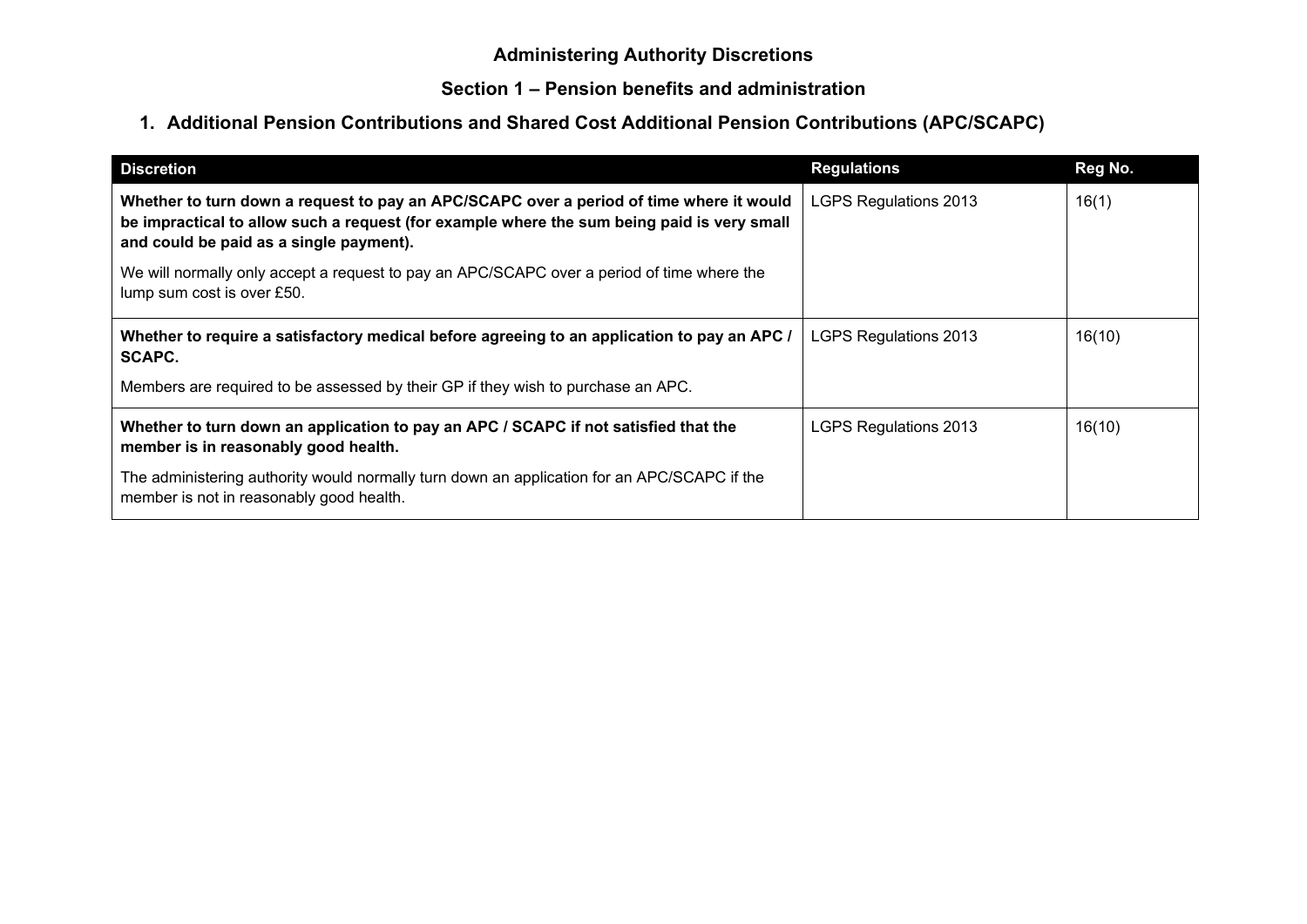# **Section 1 – Pension benefits and administration**

# **2. Transfers and aggregation of benefits**

| <b>Discretion</b>                                                                                                                                                                                                           | <b>Regulations</b>                                        | Reg No. |
|-----------------------------------------------------------------------------------------------------------------------------------------------------------------------------------------------------------------------------|-----------------------------------------------------------|---------|
| Allow transfer of pension rights into GMPF.                                                                                                                                                                                 | <b>LGPS Regulations 2013</b>                              | 100(7)  |
| We usually only accept transfers that we are obliged to accept, being those that are required by<br>the LGPS or Public Sector Transfer Club.                                                                                |                                                           |         |
| Extend normal time limit for acceptance of a transfer value beyond 12 months from joining<br>the LGPS.                                                                                                                      | <b>LGPS Regulations 2013</b>                              | 100(6)  |
| We would not normally agree to an extension of the transfer period, unless the employer and the<br>administering authority agree. We would not expect any extension to extend beyond 18 months<br>from the date of joining. |                                                           |         |
| Retention of Contributions Equivalent Premium (CEP) where member transfers out.                                                                                                                                             | <b>LGPS Regulations 1997</b>                              | 118     |
| We will normally retain an amount equal to the CEP where a member transfers out but GMPF<br>continues to hold liabilities relating to contracted out (SERPS) membership.                                                    |                                                           |         |
| In the absence of an election from the member within 12 months of ceasing a concurrent<br>employment, decide to which ongoing record the benefits from the ceased employment<br>should be aggregated.                       | <b>LGPS (Transitional Provisions)</b><br>Regulations 2014 | 10(9)   |
| The administering authority will determine which ongoing record the concurrent employment<br>should be aggregated with.                                                                                                     |                                                           |         |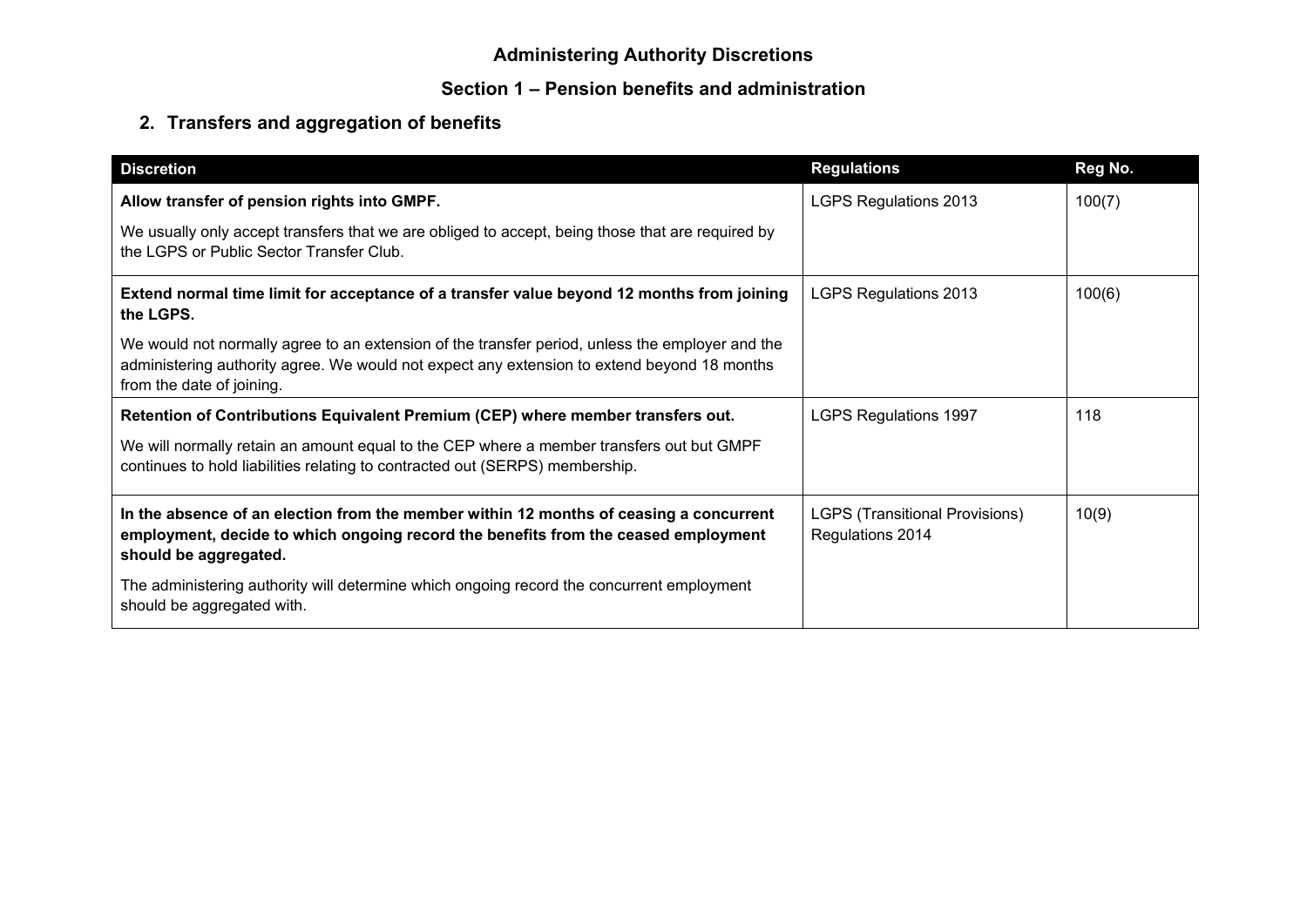# **3. Retiring Members**

| <b>Discretion</b>                                                                                                                                                                                                                        | <b>Regulations</b>                                        | Reg No.  |
|------------------------------------------------------------------------------------------------------------------------------------------------------------------------------------------------------------------------------------------|-----------------------------------------------------------|----------|
| Whether to extend the time limits within which a member must give notice of the wish to<br>draw benefits before normal pension age or upon flexible retirement.<br>The administering authority would not normally extend the time limit. | LGPS Regulations 2013                                     | 32(7)    |
|                                                                                                                                                                                                                                          |                                                           |          |
| Extension of the period following redundancy for a member to make an election to<br>capitalise an added years contract                                                                                                                   | <b>LGPS (Transitional Provisions)</b><br>Regulations 2014 | 15(1)(c) |
| We will normally apply the prescribed three month time limit but will assess each case on its own<br>merits.                                                                                                                             | <b>LGPS Regulations 1997</b>                              | 83(5)    |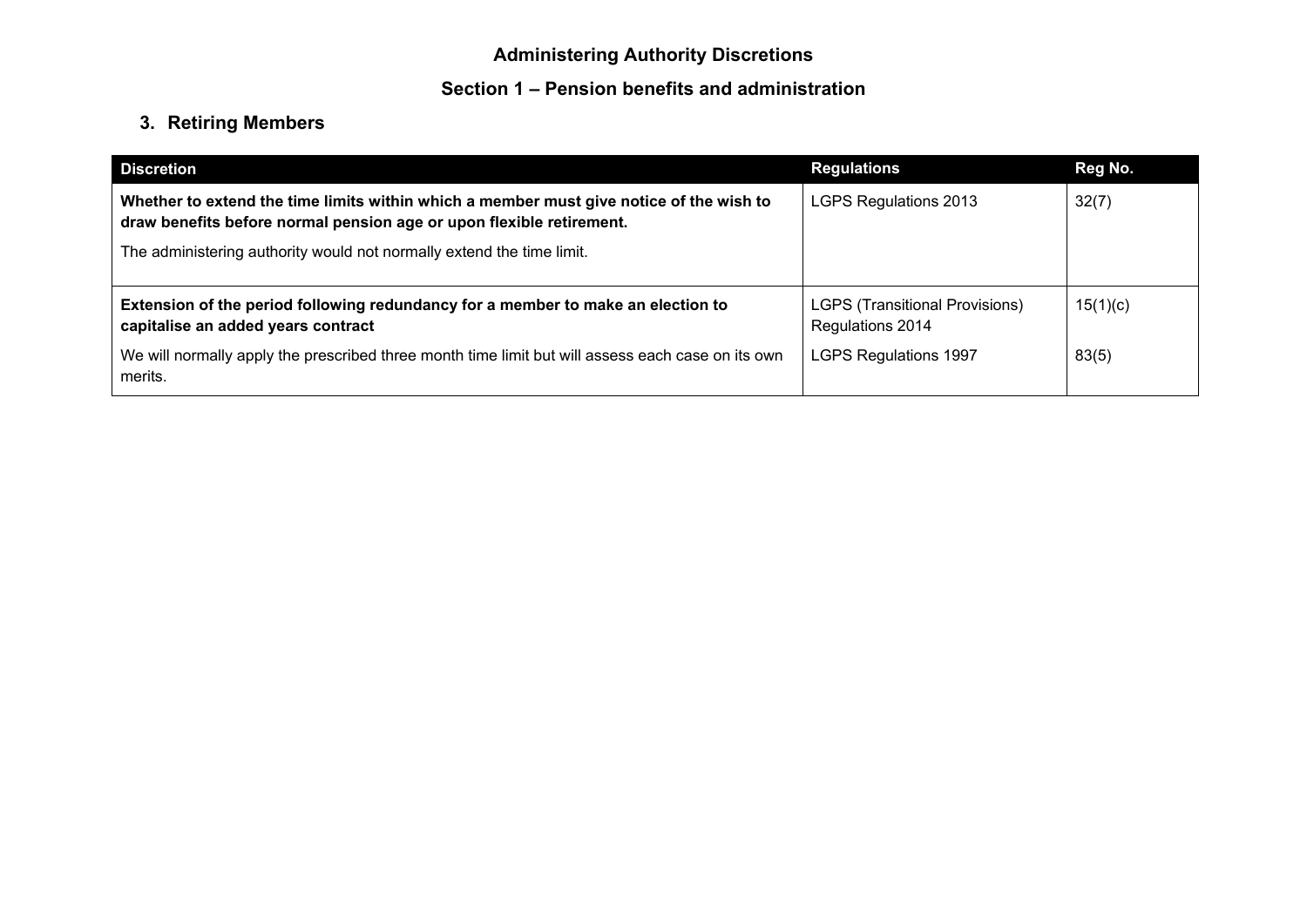**4. Retiring Members – Where the former employer no longer exists**

**Where a former employing authority no longer exists, certain regulations require Tameside MBC to use its discretion to make decisions on the former employers behalf.**

Generally, these decisions relate to situations where a member wishes to draw their pension benefits before their normal retirement date and early retirement reductions would normally apply. The member can apply to their employer or former employer requesting they exercise their discretion to consider waiving those reductions. However, where the former employer ceases to exist, this discretion falls to the administering authority, Tameside MBC. The discretions and applicable regulations are listed below.

| <b>Discretion</b>                                                         | <b>Regulations</b>                                                                                                                                            | Reg No.                                                          |
|---------------------------------------------------------------------------|---------------------------------------------------------------------------------------------------------------------------------------------------------------|------------------------------------------------------------------|
| Waiving actuarial reductions on post 1 April 2014 pension benefits (CARE) | <b>LGPS Regulations 2013</b>                                                                                                                                  | $30(8)$ & 60(1)                                                  |
| Whether to switch on the 85 year rule (pre 1 April 2014 benefits)         | <b>LGPS (Transitional Provisions)</b><br>Regulations 2014 - Schedule 2<br><b>LGPS (Transitional Provisions)</b><br>Regulations 2014                           | $1(2)$ , $1(1)(c)$ ,<br>$1(1)(f)$ & 2(1)<br>$3(1)$ & $3(5A)(vi)$ |
| Waiving reductions on compassionate grounds (pre 1 April 2014 benefits)   | LGPS (Benefits) Regulations 2007<br><b>LGPS Regulations 1997</b><br><b>LGPS (Transitional Provisions)</b><br>Regulations 1997<br><b>LGPS Regulations 1995</b> | $30(5)$ & $30A(5)$<br>$31(5)$ & $106(1)$<br>4<br>D11(2)(c)       |

In using its discretion to consider applications under any of the regulations listed above, Tameside MBC will assess each case on its own merits, but will give consideration to the following:

- The grounds for the request
- The policy of the former employer, if one exists
- The costs involved in consenting to the request
- The opinion and financial position of the body liable for any costs
- Any specific circumstances that appear to be relevant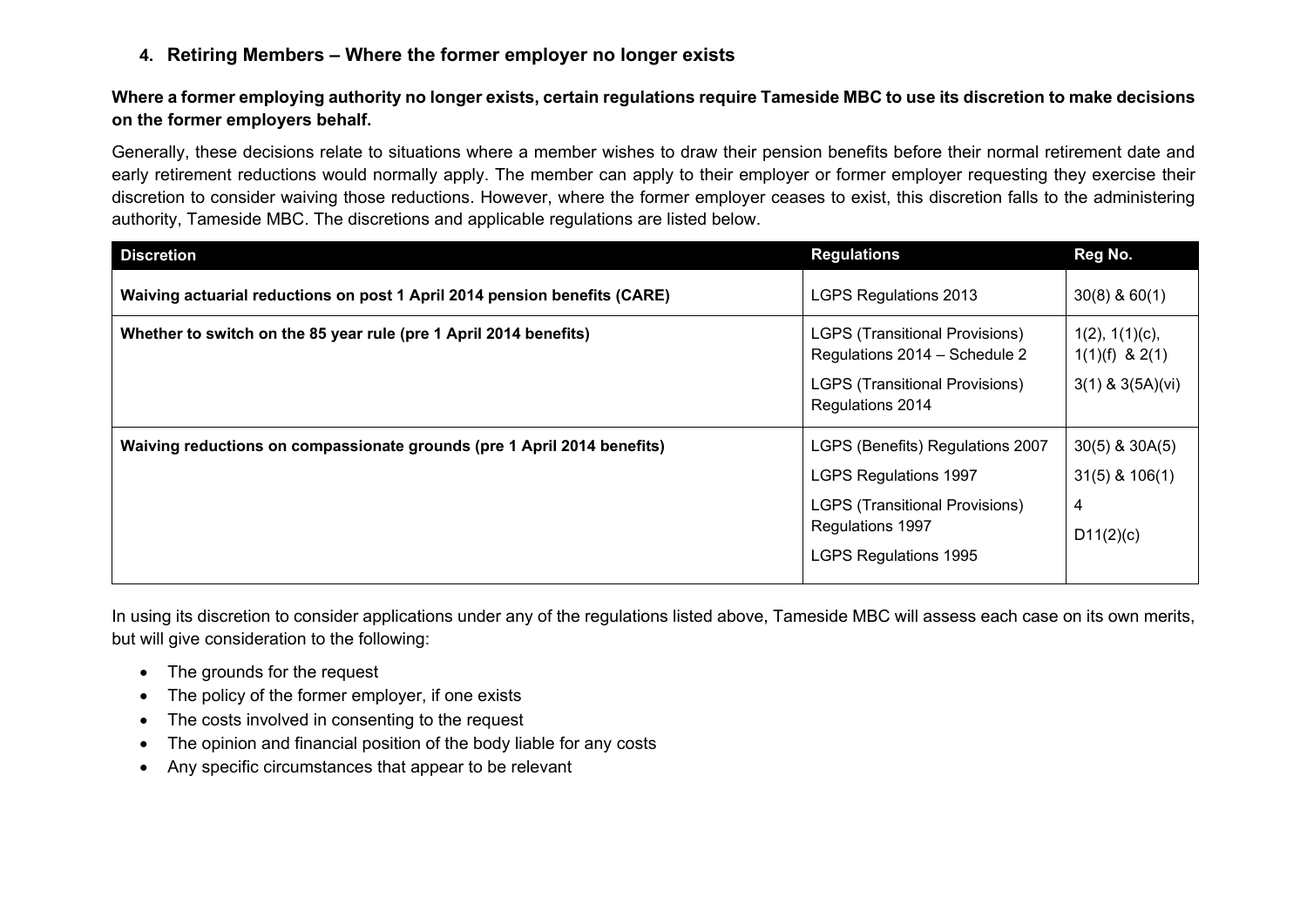# **5. Commutation of benefits**

| <b>Discretion</b>                                                                                                                 | <b>Regulations</b>                                        | Reg No.  |
|-----------------------------------------------------------------------------------------------------------------------------------|-----------------------------------------------------------|----------|
| Decide whether to commute a member's pension under any of the following legislation:                                              | <b>LGPS Regulations 2013</b>                              | 34(1)    |
| The administering authority will commute a member's pension where it meets the requirements of                                    | LGPS (Benefits) Regulations 2007                          | 39(1)    |
| the relevant legislation.                                                                                                         | <b>LGPS (Transitional Provisions)</b>                     | 14(3)    |
| <b>Finance Act 2004</b>                                                                                                           | Regulations 2008                                          |          |
| Section 166 - Trivial Commutation Lump Sum rules                                                                                  | <b>LGPS Regulations 1997</b>                              | 49(1)    |
| Section 168 - Trivial Commutation Lump Sum Death Benefit rules<br>$\bullet$                                                       |                                                           |          |
| Registered Pension Schemes (Authorised Payments) Regulations 2009 - small lump sums                                               |                                                           |          |
| Regulation 6 (payment after relevant accretion),                                                                                  |                                                           |          |
| Regulation 11 (de minimis rule for pension schemes),                                                                              |                                                           |          |
| Regulation 12 (payments by larger pension schemes)                                                                                |                                                           |          |
| Decide whether to commute benefits due to exceptional ill-health<br>(Applicable to those who left employment before 1 April 2008) | <b>LGPS (Transitional Provisions)</b><br>Regulations 2014 | 15(1)(c) |
| The administering authority will offer to commute a member's pension where it meets the<br>requirements of this regulation.       | <b>LGPS Regulations 1997</b>                              | 83(5)    |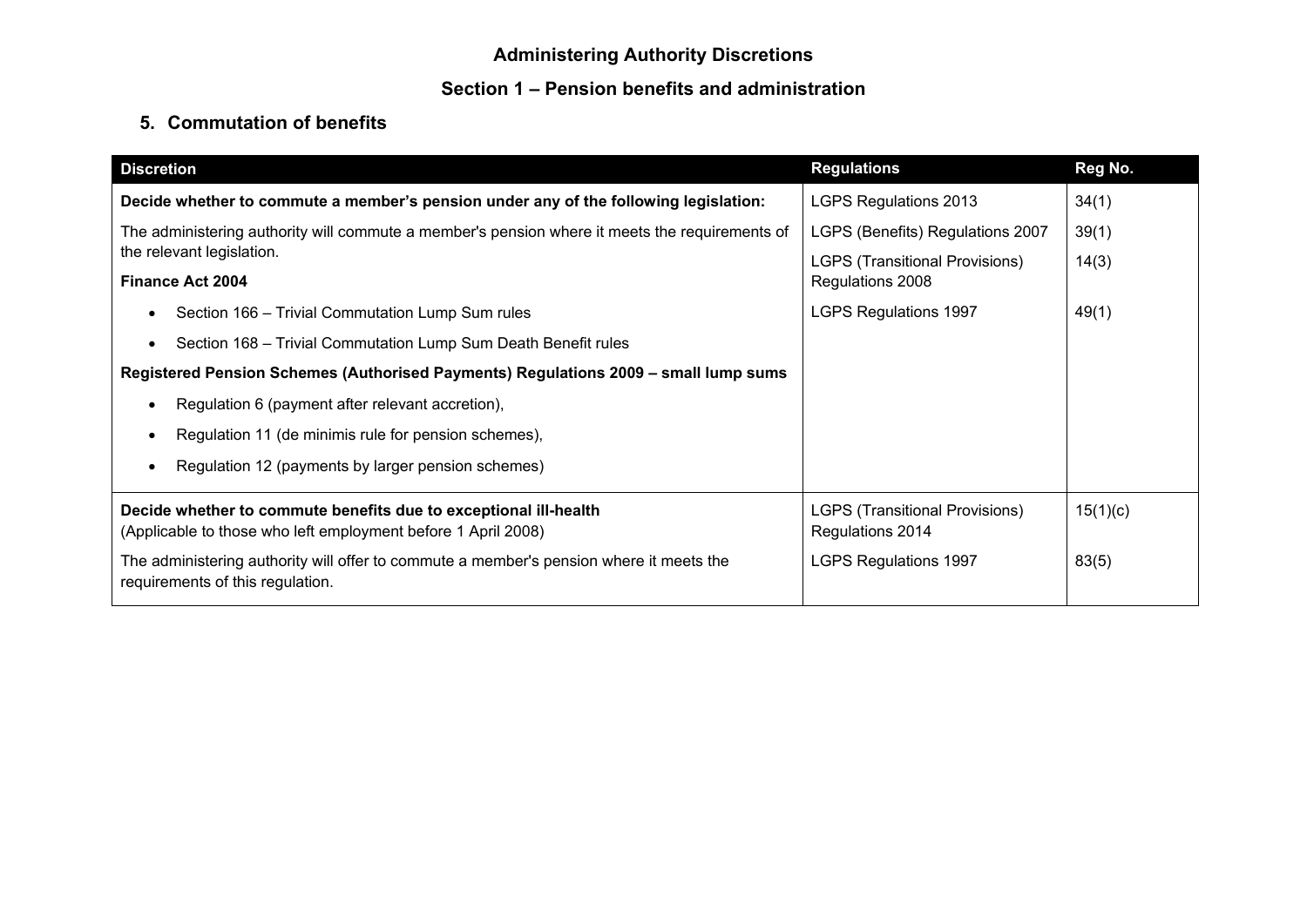# **6. Internal Dispute Resolution Procedure (IDRP)**

| <b>Discretion</b>                                                                                                                                                                                                                                                                                                                                                           | <b>Regulations</b>           | Reg No. |
|-----------------------------------------------------------------------------------------------------------------------------------------------------------------------------------------------------------------------------------------------------------------------------------------------------------------------------------------------------------------------------|------------------------------|---------|
| Whether to extend six month period to lodge a stage one IDRP appeal.<br>The adjudicator may choose to extend the six month period to lodge a stage one IDRP appeal,<br>where circumstances have prevented a member lodging their appeal earlier.                                                                                                                            | <b>LGPS Regulations 2013</b> | 74(4)   |
| Decide procedure to be followed by adjudicator when exercising stage one IDRP functions<br>and decide the manner in which those functions are to be exercised.<br>The adjudicator has decided the procedure to be followed when exercising Stage one IDRP<br>functions.                                                                                                     | <b>LGPS Regulations 2013</b> | 74(6)   |
| Decide procedure to be followed by admin authority when exercising its stage two IDRP<br>functions and decide the manner in which those functions are to be exercised.<br>The administration authority has decided the procedure to be followed by the Stage two<br>adjudicators when exercising stage two IDRP functions.                                                  | <b>LGPS Regulations 2013</b> | 76(4)   |
| Whether the administering authority should appeal against employer decision (or lack of a<br>decision).<br>GMPF may appeal to the Secretary of State when we believe an employer has made a decision<br>(or lack of) or committed an act that is both wrong in law and material, where we have been<br>unable to persuade the employer to alter its actions (or inactions). | <b>LGPS Regulations 2013</b> | 79(2)   |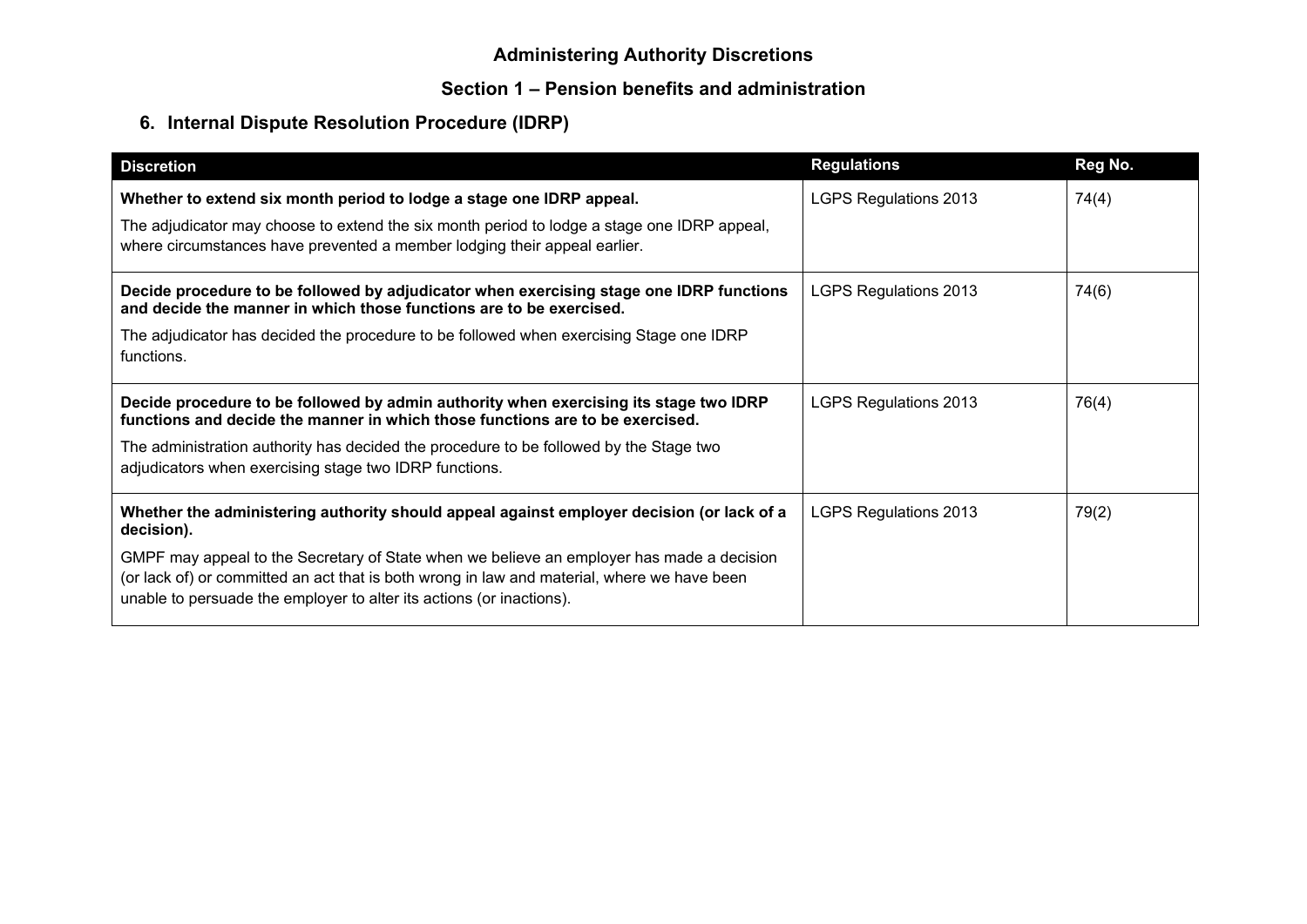# **7. Death Benefits – Death Grant payment guidelines**

| Discretion - Deciding to whom a death grant is paid.                                                                                                                                                                                                                                                                                                                                                                                                                                                                                            | <b>Regulations</b>                                                                              |
|-------------------------------------------------------------------------------------------------------------------------------------------------------------------------------------------------------------------------------------------------------------------------------------------------------------------------------------------------------------------------------------------------------------------------------------------------------------------------------------------------------------------------------------------------|-------------------------------------------------------------------------------------------------|
| Tameside MBC exercises its duties as an administering authority through a committee called the GMPF Pension Fund<br>Management Panel. The Management Panel has guidelines for paying deaths grants, which are outlined below. Every<br>member of GMPF can complete an expression of wish form to let us know who they would like us to pay any death grant<br>due to. We call this making a nomination.                                                                                                                                         | <b>LGPS Regulations 2013</b><br>$40(2)$ , $43(2)$ & $46(2)$                                     |
| (a) We will normally pay the death grant to the people or organisations that the member has nominated. However, where a<br>significant event has taken place since the member made their nomination, such as a marriage, divorce or separation,<br>then we will take this into account and may decide to set the nomination aside.                                                                                                                                                                                                              | LGPS (Benefits) Regulations 2007<br>$23(2)$ , $32(2)$ & $35(2)$<br><b>LGPS Regulations 1997</b> |
| (b) We will normally pay the death grant to a spouse, civil or dependent cohabiting partner if the member has not made a<br>nomination. However, we may decide to pay or divide the death grant between other family members if the member                                                                                                                                                                                                                                                                                                      | $38(1)$ & $155(4)$                                                                              |
| was separated from their spouse or partner at the time of their death or if the member has children from a previous<br>relationship.                                                                                                                                                                                                                                                                                                                                                                                                            | <b>LGPS Regulations 1995</b><br>E <sub>8</sub>                                                  |
| We will normally pay the death grant in equal shares to any known children if the member has not made a nomination<br>(c)<br>and if we are not paying a surviving spouse, civil registered partner or dependent cohabiting partner. We may include<br>stepchildren and any children that the member accepted as children of the family.                                                                                                                                                                                                         |                                                                                                 |
| (d) We will normally pay the members parents or siblings if the member has not made a nomination and if we are not<br>paying a spouse, partner or children for whatever reason. When deciding who to pay, we will normally follow the<br>standard rules used to determine who inherits when someone dies without a will, known as intestacy rules.                                                                                                                                                                                              |                                                                                                 |
| (e) We will normally pay the personal representative(s) dealing with the estate in that capacity if the member has not made<br>a nomination and if there are no immediate relatives to pay or if we have chosen not to pay to them for some reason.                                                                                                                                                                                                                                                                                             |                                                                                                 |
| However, the Director of Pensions may decide to distribute the death grant differently if:<br>(f)<br>(1) there is evidence that the nomination may not have represented the member's wishes immediately before death,<br>or                                                                                                                                                                                                                                                                                                                     |                                                                                                 |
| (2) the nominee is no longer alive or cannot be traced, or no personal representative can be identified, or<br>(3) representations have been received from or on behalf of potential beneficiaries requesting a different treatment, or<br>(4) there is another reason that would make following the normal guidelines impossible or inappropriate.                                                                                                                                                                                             |                                                                                                 |
| If so, the Director may invite claimants to put forward proposals as to how we might distribute the death grant in a way<br>that would satisfy all parties involved.                                                                                                                                                                                                                                                                                                                                                                            |                                                                                                 |
| Please note that we will consider reimbursing reasonable funeral costs from the death grant if the estate cannot meet<br>these costs. We will ask for evidence of the payment before doing so. We will not normally reimburse more than the<br>amount outlined as the average cost of a funeral in the UK and currently stated as £3,837 Source: Royal London<br>National Funeral Cost Index Report 2020 and provided by moneyhelper.org.uk a website produced by the Money and<br>Pensions Service and which we will keep under annual review. |                                                                                                 |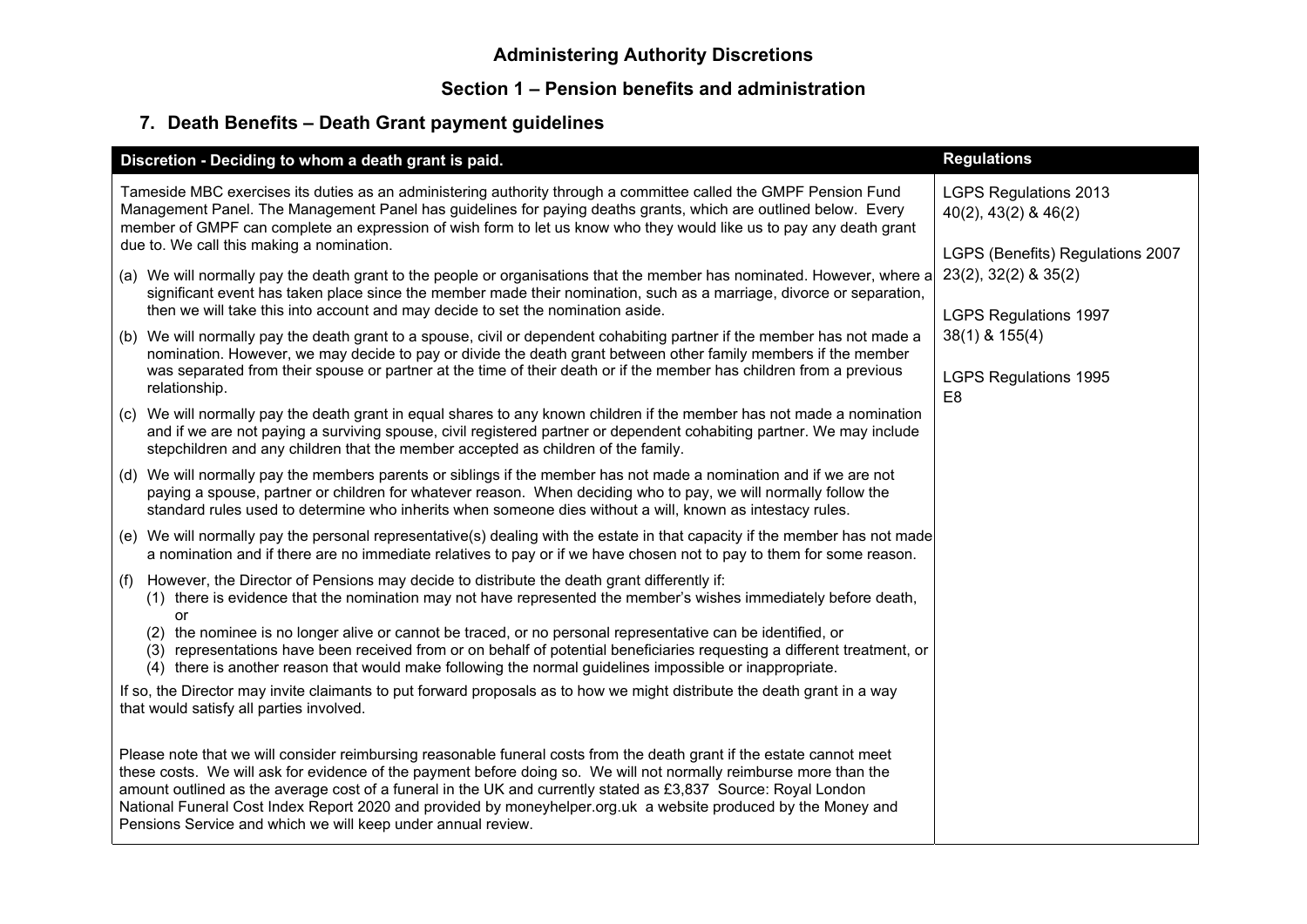## **8. Death Benefits continued**

| <b>Discretion</b>                                                                                                                                                                                                                                                                                            | <b>Regulations</b>                               | Reg No. |
|--------------------------------------------------------------------------------------------------------------------------------------------------------------------------------------------------------------------------------------------------------------------------------------------------------------|--------------------------------------------------|---------|
| Decide to who any additional voluntary contributions or shared costs additional voluntary<br>contributions (AVC/SCAVC) monies (including life assurance monies) are to be paid on the<br>death of a member.                                                                                                  | <b>LGPS Regulations 2013</b>                     | 17(12)  |
| Where the administering authority has discretion, it will normally pay any AVC/SCAVC in line with<br>the main scheme death grant. Otherwise it will be paid to the deceased' personal representatives.                                                                                                       |                                                  |         |
| Whether to pay the whole or part of the amount that is due to the personal representatives                                                                                                                                                                                                                   | <b>LGPS Regulations 2013</b>                     | 82(2)   |
| (including anything due to the deceased member at the date of death) to the personal<br>representatives, or anyone appearing to be beneficially entitled to the estate without need<br>for grant of probate / letters of administration where payment is less than amount specified                          | <b>LGPS (Administration) Regulations</b><br>2013 | 52(2)   |
| in s6 of the Administration of Estates (Small Payments) Act 1965.                                                                                                                                                                                                                                            | <b>LGPS Regulations 1997</b>                     | 95      |
| We will normally make payments due to the personal representative in respect of a deceased<br>person without the production of probate or Letters of Administration (LOA), where the amounts<br>due are below the amount specified in any order under s.6 of Admin. Of Estates (Small<br>Payments) Act 1965. |                                                  |         |
| Where member to whom regulation B10 applies (use of average of 3 years pay for final pay<br>purposes) dies before making an election, whether to make that election on behalf of the<br>deceased member.                                                                                                     | LGPS (Benefits) Regulations 2007                 | 10(2)   |
| Where GMPF are aware that a reduction in pay has occurred, we would make an election on<br>behalf of the deceased member to utilise the protection offered by Regulation B10.                                                                                                                                |                                                  |         |
| Make election on behalf of deceased member with a certificate of protection of pension<br>benefits therefore determine best pay figure to use in the benefit calculations (pay cuts /<br>restrictions occurring pre 1 April 2008).                                                                           | <b>LGPS Regulations 1997</b>                     | 23(9)   |
| Where GMPF are aware that a certificate of protection has been issued, we would make an<br>election on behalf of the deceased member.                                                                                                                                                                        |                                                  |         |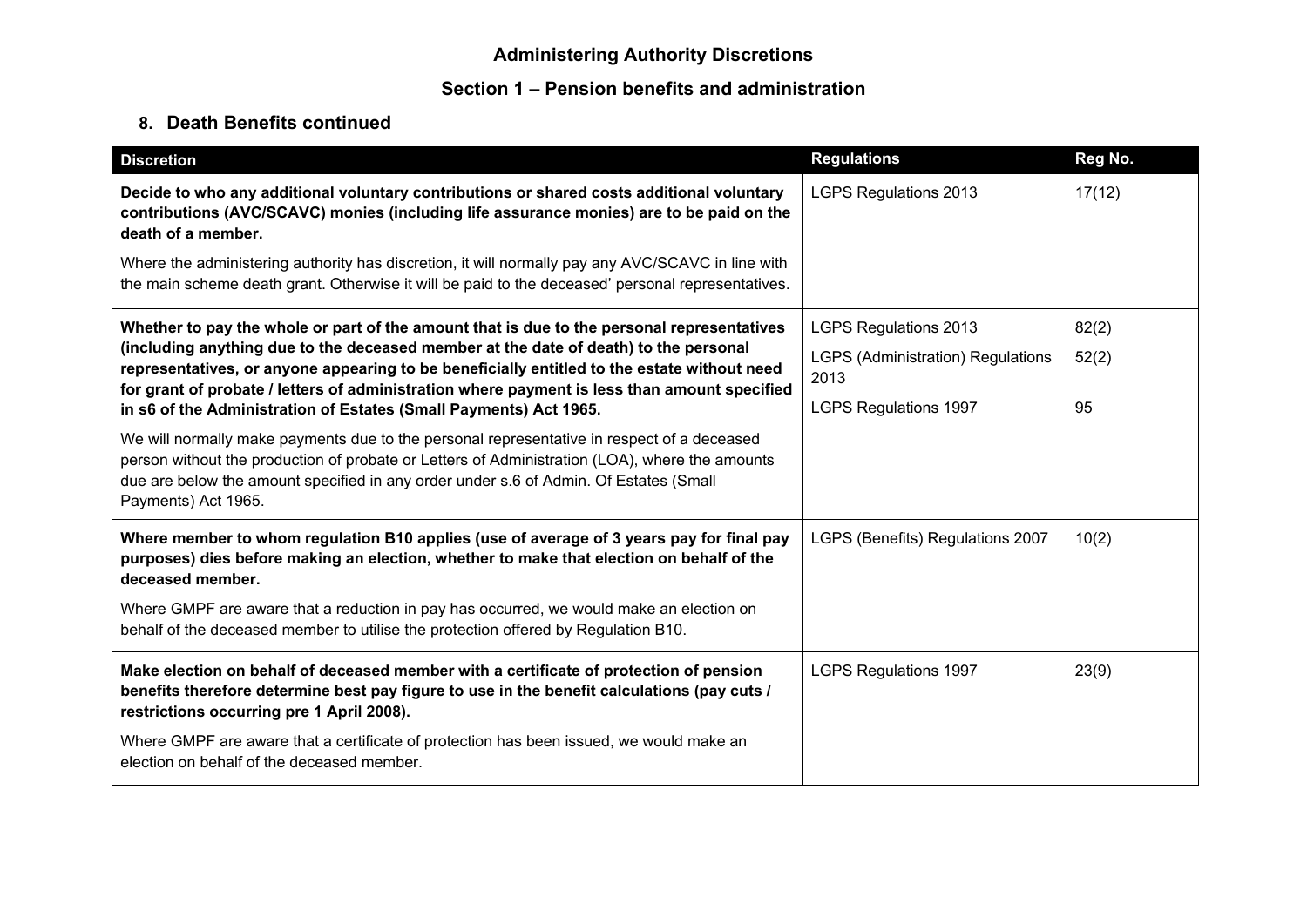## **9. Death Benefits continued**

| <b>Discretion</b>                                                                                                                                                                                                                                                                                                              | <b>Regulations</b>                                        | Reg No.  |
|--------------------------------------------------------------------------------------------------------------------------------------------------------------------------------------------------------------------------------------------------------------------------------------------------------------------------------|-----------------------------------------------------------|----------|
| Decide to treat child (who has not reached the age of 23) as being in continuous full-time<br>education or vocational training despite a break.                                                                                                                                                                                | <b>LGPS (Transitional Provisions)</b><br>Regulations 2014 | 17(9)(a) |
| We may decide that short breaks or a gap year are interruptions in education if we have been<br>notified in advance. We will then normally restart a suspended child's pension at the end of such a<br>break/gap. Once we see education has come to an end we are very unlikely to recommence<br>payment of a child's pension. |                                                           |          |
| Decide evidence required to determine financial dependence of cohabiting partner on<br>scheme member or financial interdependence of cohabiting partner and scheme member.                                                                                                                                                     | <b>LGPS (Transitional Provisions)</b><br>Regulations 2014 | 17(9)(b) |
| Examples of evidence include but are not limited to:<br>Council tax bills, bank or credit card statements and main utility bills<br>Mortgage statements or property rental agreement<br>Copies of joint life assurance policies or loan/credit agreements taken out in both names                                              |                                                           |          |
| This list is not exhaustive and we will consider any documentation that is sent to us that confirms<br>financial dependency covering the two years period prior to death.                                                                                                                                                      |                                                           |          |
| Whether to pay the whole or part of a child's pension to another person for the benefit of                                                                                                                                                                                                                                     | LGPS (Benefits) Regulations 2007                          | 27(5)    |
| that child.                                                                                                                                                                                                                                                                                                                    | <b>LGPS Regulations 1997</b>                              | 47(2)    |
| Where a child is under 18 we will normally pay their pension to the person who has the care of the<br>child, to be applied for the benefit of that child.                                                                                                                                                                      | <b>LGPS Regulations 1995</b>                              | G11(2)   |
| Apportionment of children's pension amongst eligible children.                                                                                                                                                                                                                                                                 | <b>LGPS Regulations 1997</b>                              | 47(1)    |
| Where there is more than one eligible child we will normally divide a children's pension equally<br>between them.                                                                                                                                                                                                              | <b>LGPS Regulations 1995</b>                              | G11(1)   |
| Whether to pay spouse's pensions for life (rather than ceasing during any period of<br>remarriage or co-habitation).                                                                                                                                                                                                           | <b>LGPS Regulations 1995</b>                              | F7       |
| Spouses pensions that came into payment after 1 April 1998 are payable for life.                                                                                                                                                                                                                                               |                                                           |          |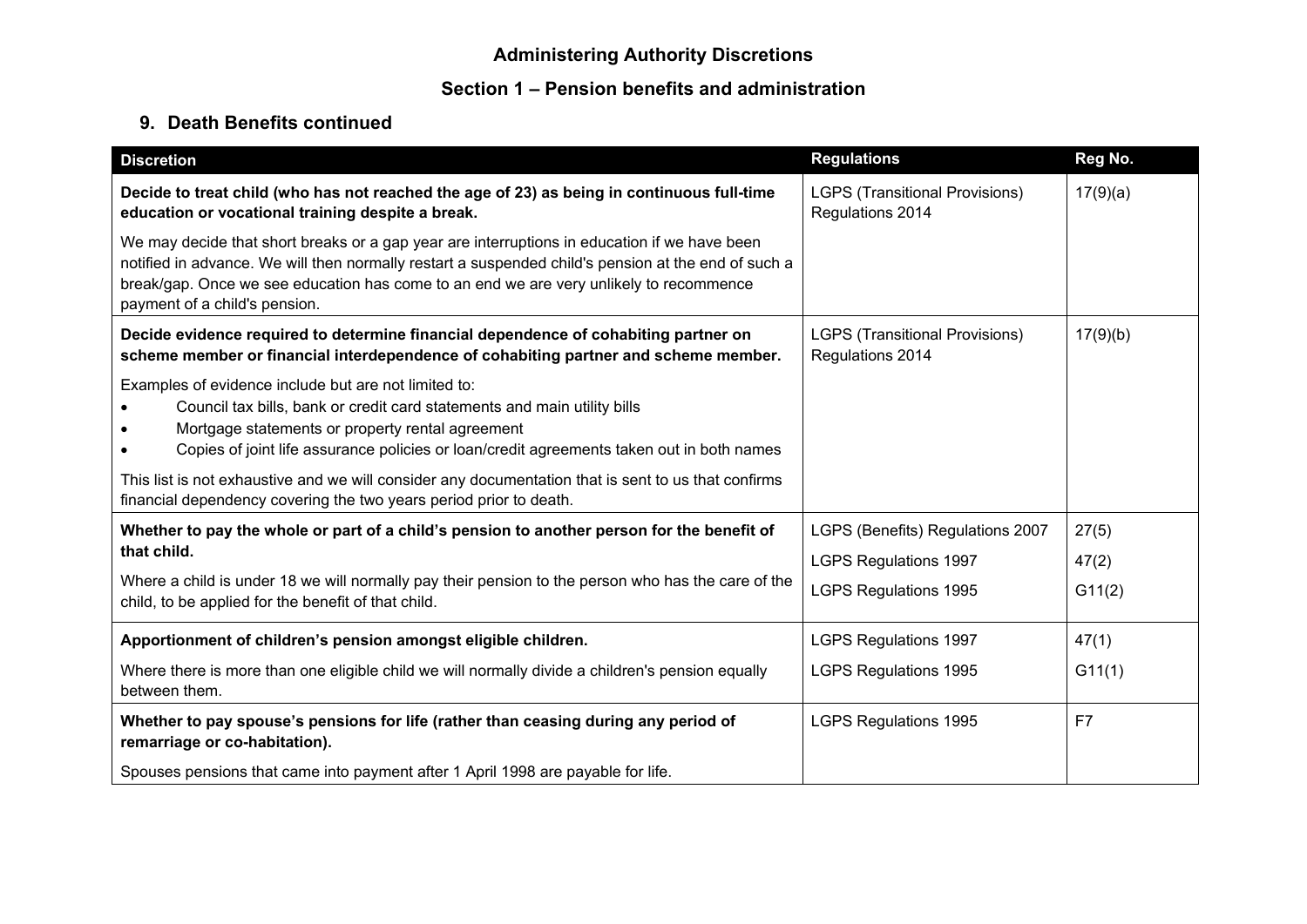#### **Section 1 – Pension benefits and administration**

# **10.General Administration**

| <b>Discretion</b>                                                                                                                                                                                    | <b>Regulations</b>                                        | Reg No.              |
|------------------------------------------------------------------------------------------------------------------------------------------------------------------------------------------------------|-----------------------------------------------------------|----------------------|
| Whether to have a written pensions administration strategy and, if so, the matters it should<br>include.                                                                                             | <b>LGPS Regulations 2013</b>                              | $59(1)$ & (2)        |
| GMPF has established and published a pensions administration strategy.                                                                                                                               |                                                           |                      |
| Member pension accounts may be kept in such form as is considered appropriate.                                                                                                                       | <b>LGPS Regulations 2013</b>                              | 22(3)(c)             |
| GMPF will keep the pension account in the form most appropriate to the liabilities built up.                                                                                                         |                                                           |                      |
| In the absence of an election from the member, decide which benefit is to be paid where                                                                                                              | <b>LGPS Regulations 2013</b>                              | 49(1)(c)             |
| the member would be entitled to a benefit under 2 or more regulations in respect of the<br>same period of Scheme membership.                                                                         | LGPS (Benefits) Regulations 2007                          | 42(1)(c)             |
| The administering authority would normally use its discretion to decide on a case by case basis.                                                                                                     |                                                           |                      |
| Whether, where a person is incapable of managing their affairs, to pay the whole or part of                                                                                                          | <b>LGPS Regulations 2013</b>                              | 83                   |
| that person's pension benefits to another person for their benefit.                                                                                                                                  | <b>LGPS (Administration) Regulations</b>                  | 52A                  |
| The administering authority may do this where we are satisfied that this would be in the best<br>interests of the beneficiary.                                                                       | 2008                                                      |                      |
| Outstanding employee contributions can be recovered as a simple debt or by deduction                                                                                                                 | <b>LGPS (Administration) Regulations</b>                  | 45(3)                |
| from benefits.                                                                                                                                                                                       | 2008                                                      |                      |
| We will normally deduct any unpaid employee contributions from benefits.                                                                                                                             | <b>LGPS Regulations 1997</b>                              | 89(3)                |
| Date to which benefits shown on an annual deferred benefit statement are calculated.                                                                                                                 | <b>LGPS Regulations 2013</b>                              | 106A(5)              |
| Benefits shown on an annual deferred benefit statement are calculated to the relevant date of 31<br>March prior to the date that the statement is issued.                                            |                                                           |                      |
| Discharge of liability for pension credit rights.                                                                                                                                                    | <b>LGPS Regulations 1997</b>                              | 147                  |
| Pension Credit liabilities are discharged by payment of benefits at the relevant payable date, or<br>upon transfer of those Pension Credit liabilities to another qualifying pension scheme.         |                                                           |                      |
| Decide policy on abatement of pre 1 April 2014 element of pensions in payment following<br>re-employment.                                                                                            | <b>LGPS (Transitional Provisions)</b><br>Regulations 2014 | 13                   |
| GMPF will not abate retirement pensions but may abate (on reemployment or subsequent<br>retirement) the 'extra pension' awarded by an employer to compensate a member who has been<br>retired early. | <b>LGPS (Administration) Regulations</b><br>2008          | $70(1)$ & $71(4)(c)$ |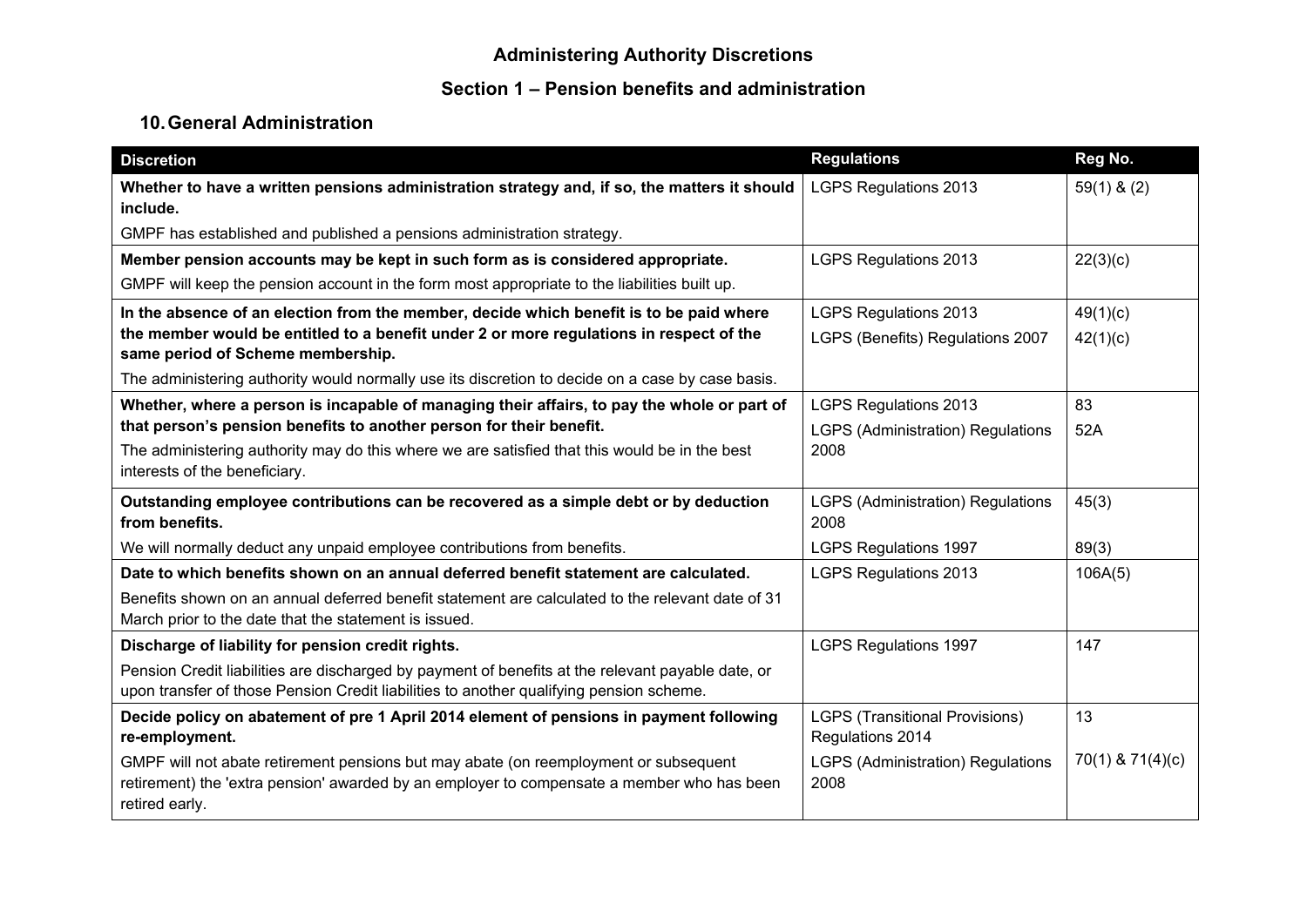| Determine the amount of an exit credit                                                                   | LGPS Regulations 2013 | 64 |
|----------------------------------------------------------------------------------------------------------|-----------------------|----|
| We will follow the guidelines we have set out within section 4.2 of GMPF's Funding Strategy<br>Statement |                       |    |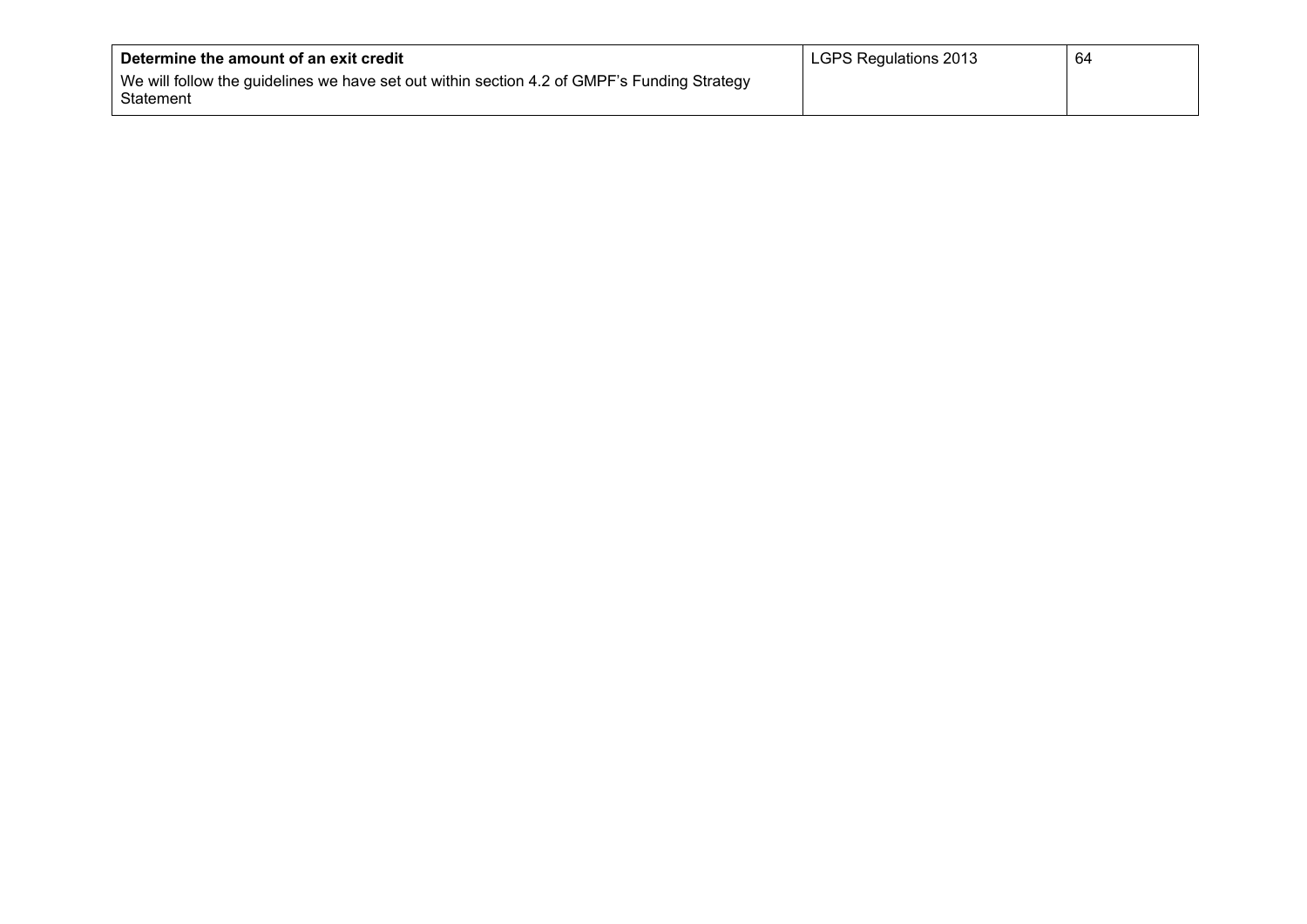## **Section 1 – Pension benefits and administration**

#### **11.General Administration continued**

| <b>Discretion</b>                                                                                                                                      | <b>Regulations</b>           | Reg No.       |
|--------------------------------------------------------------------------------------------------------------------------------------------------------|------------------------------|---------------|
| Bulk Transfers - whether to agree to a bulk transfer payment.                                                                                          | <b>LGPS Regulations 2013</b> | 98(1)(b)      |
| The administering authority would normally use its discretion to decide on a case by case basis.                                                       |                              |               |
| Bulk Transfers - whether to agree to set aside bulk transfer assets / cash and acquisition of<br>rights in new scheme.                                 | <b>LGPS Regulations 2013</b> | 98(4)(a)      |
| The administering authority would normally use its discretion to decide on a case by case basis.                                                       |                              |               |
| Bulk Transfers - determine the amount of, and adjustments to, bulk transfer payment.                                                                   | LGPS Regulations 2013        | $99(1)$ & (2) |
| The administering authority would normally use its discretion to decide on a case by case basis.                                                       |                              |               |
| Bulk Transfers - Determine who should bear the bulk transfer actuarial costs (where more<br>than one employing authority is involved in the transfer). | <b>LGPS Regulations 2013</b> | 99(5)         |
| The administering authority would normally use its discretion to decide on a case by case basis.                                                       |                              |               |
| Decide whether to delegate any administering authority functions under the Regulations.                                                                | <b>LGPS Regulations 2013</b> | 105(2)        |
| The administering authority may delegate its functions where it deems it necessary to do so.                                                           |                              |               |
| Decide whether to establish a joint local pension board (if approval has been granted by<br>the Secretary of State).                                   | <b>LGPS Regulations 2013</b> | 106(3)        |
| The administering authority has chosen to establish a joint local board.                                                                               |                              |               |
| Decide procedures applicable to the local pension board.                                                                                               | <b>LGPS Regulations 2013</b> | 106(6)        |
| The administering authority has decided the procedures applicable to the joint local board.                                                            |                              |               |
| Decide appointment procedures, terms of appointment and membership of local pension<br>board.                                                          | <b>LGPS Regulations 2013</b> | 107(1)        |
| The administering authority has decided the procedures applicable to the joint local board.                                                            |                              |               |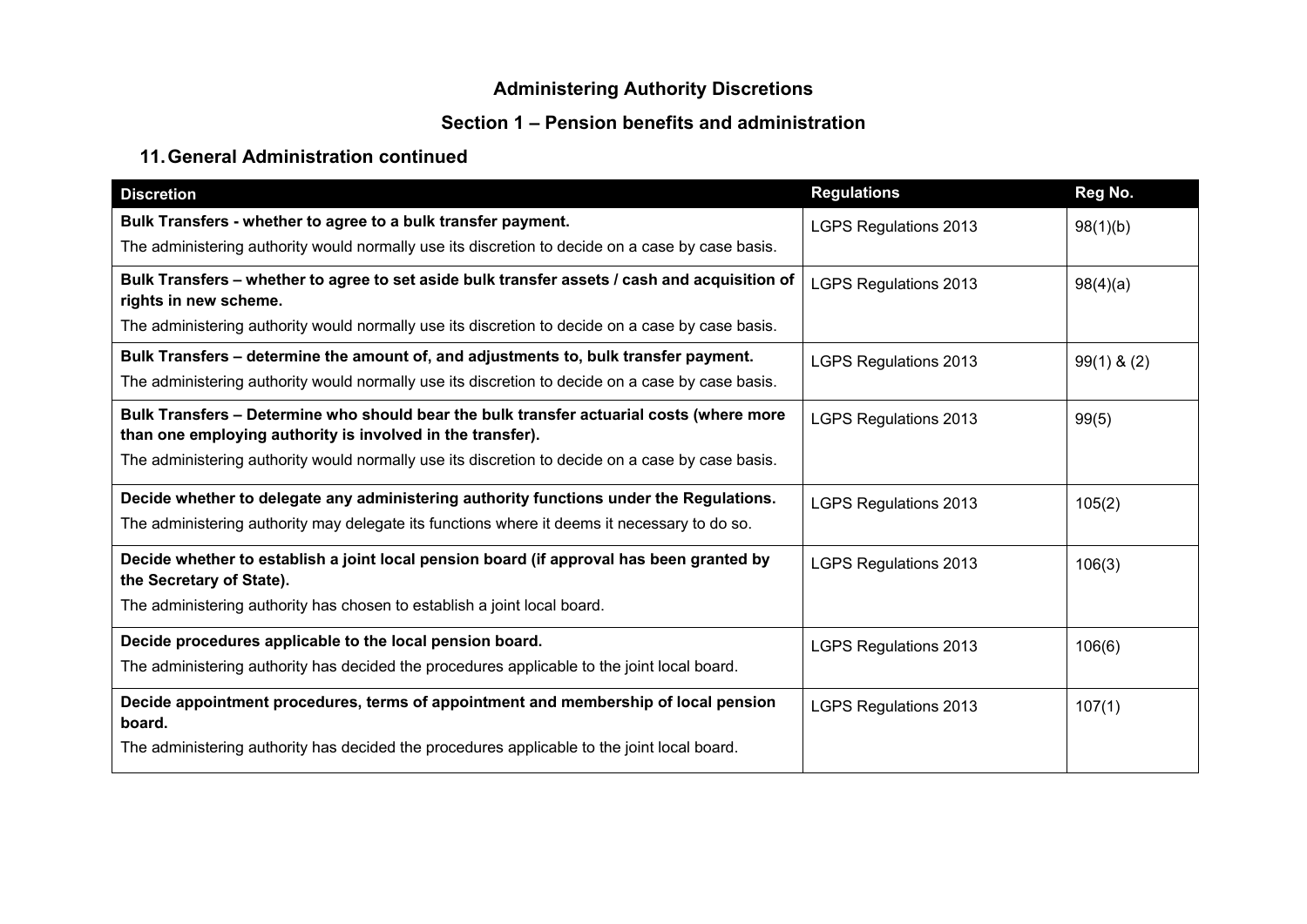#### **Section 1 – Pension benefits and administration**

# **12.General Administration – Annual Allowance – Voluntary Scheme Pays Policy**

| <b>Discretion</b>                                                                                                                                                                                                                                                                                                                                         | <b>Regulations</b>                                               | Reg No.               |
|-----------------------------------------------------------------------------------------------------------------------------------------------------------------------------------------------------------------------------------------------------------------------------------------------------------------------------------------------------------|------------------------------------------------------------------|-----------------------|
| To decide whether to offer voluntary scheme pays facility to members who have an annual<br>allowance tax charge; and, if so, to decide the circumstances upon which it would do so.                                                                                                                                                                       | The Registered Pension Schemes<br>(Modification of Scheme Rules) | $\mathbf{2}^{\prime}$ |
| The administering authority offers use of the voluntary scheme pays (VSP) facility in the<br>circumstances set out below:                                                                                                                                                                                                                                 | Regulations 2011                                                 |                       |
| (a) GMPF accept VSP elections for members who are subject to the tapered annual allowance<br>and whose pension savings are above £40,000 (that is, where there is both a mandatory and<br>a voluntary element to the tax charge).                                                                                                                         |                                                                  |                       |
| GMPF also accept VSP elections for members who are subject to the tapered annual<br>(b)<br>allowance and whose pension savings are below $£40,000$ (that is, where there is no<br>mandatory element to the tax charge)                                                                                                                                    |                                                                  |                       |
| GMPF will accept VSP elections if the members completed election form is receive by 15<br>(C)<br>December of the tax year after the tax year to which the tax charge applies. GMPF may<br>accept if an election form is received later this will be determined on a case by case basis.<br>GMPF will then pay the tax charge by the following 31 January. |                                                                  |                       |
| (d) GMPF will not accept elections for mandatory or voluntary scheme pays tax charges of less<br>than £2,000.                                                                                                                                                                                                                                             |                                                                  |                       |
| GMPF will accept VSP elections where 'administrative difficulties' have meant that the<br>(e)<br>member was not entitled to apply for scheme pays on a mandatory basis. For example,<br>where GMPF failed to recognise that a member had exceeded the Administering Authority<br>before the benefits were crystallised.                                   |                                                                  |                       |
| GMPF will also accept VSP elections based on 'administrative difficulties' where a member<br>(f)<br>already has a pension in payment where a member may have made an election for payment<br>of the benefit but all relevant information was not provided in a timely manner prior to the<br>payment of the pension.                                      |                                                                  |                       |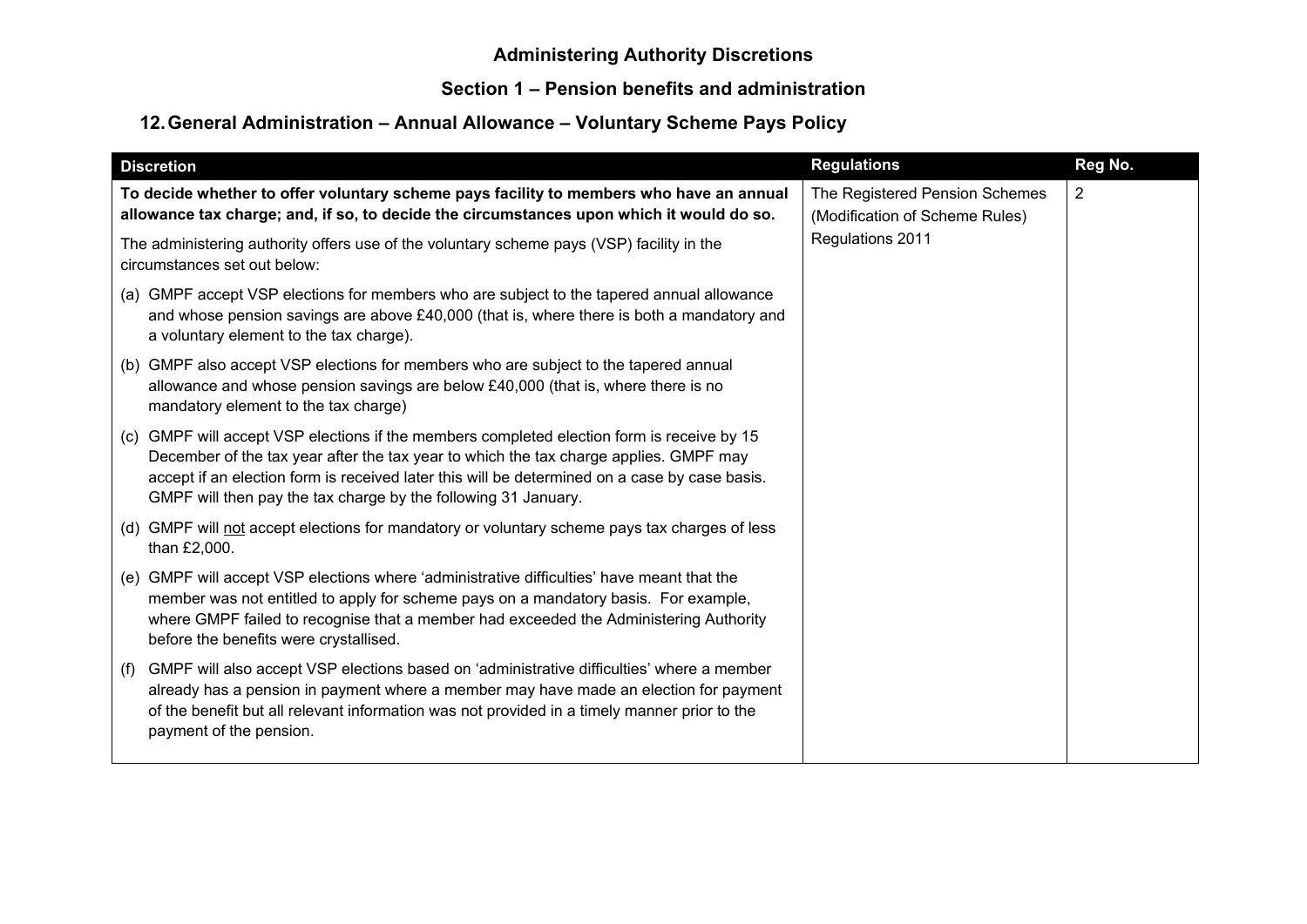# **Section 2 – Statements of Policy**

# **13.Mandatory Administering Authority policies**

| <b>Discretion</b>                                                                                                                                                                                                                                                                                                                                                                  | <b>Regulations</b>           | Reg No. |
|------------------------------------------------------------------------------------------------------------------------------------------------------------------------------------------------------------------------------------------------------------------------------------------------------------------------------------------------------------------------------------|------------------------------|---------|
| Governance Compliance Statement must state whether the admin authority delegates their<br>function or part of their function in relation to maintaining a pension fund to a committee, a<br>sub-committee or an officer of the admin authority and, if they do so delegate, state:                                                                                                 | <b>LGPS Regulations 2013</b> | 55      |
| the frequency of any committee or sub-committee meetings,<br>$\bullet$<br>the terms, structure and operational procedures appertaining to the delegation, and<br>whether representatives of employing authorities or members are included and, if<br>so, whether they have voting rights.                                                                                          |                              |         |
| The policy must also state:                                                                                                                                                                                                                                                                                                                                                        |                              |         |
| the extent to which a delegation, or the absence of a delegation, complies with Sec<br>of State guidance and, to the extent it does not so comply, state the reasons for not<br>complying, and<br>the terms, structure and operational procedures appertaining to the local Pensions<br>Board.                                                                                     |                              |         |
| A Governance Compliance Statement is in place.                                                                                                                                                                                                                                                                                                                                     |                              |         |
|                                                                                                                                                                                                                                                                                                                                                                                    |                              |         |
| Decide on Funding Strategy for inclusion in funding strategy statement.                                                                                                                                                                                                                                                                                                            | <b>LGPS Regulations 2013</b> | 58      |
| A Funding Strategy is in place.                                                                                                                                                                                                                                                                                                                                                    |                              |         |
|                                                                                                                                                                                                                                                                                                                                                                                    |                              |         |
| Communication policy must set out the policy on provision of information and publicity to,<br>and communicating with, members, representatives of members, prospective members<br>and Scheme employers; the format, frequency and method of communications; and the<br>promotion of the Scheme to prospective members and their employers.<br>A Communications policy is in place. | <b>LGPS Regulations 2013</b> | 61      |
|                                                                                                                                                                                                                                                                                                                                                                                    |                              |         |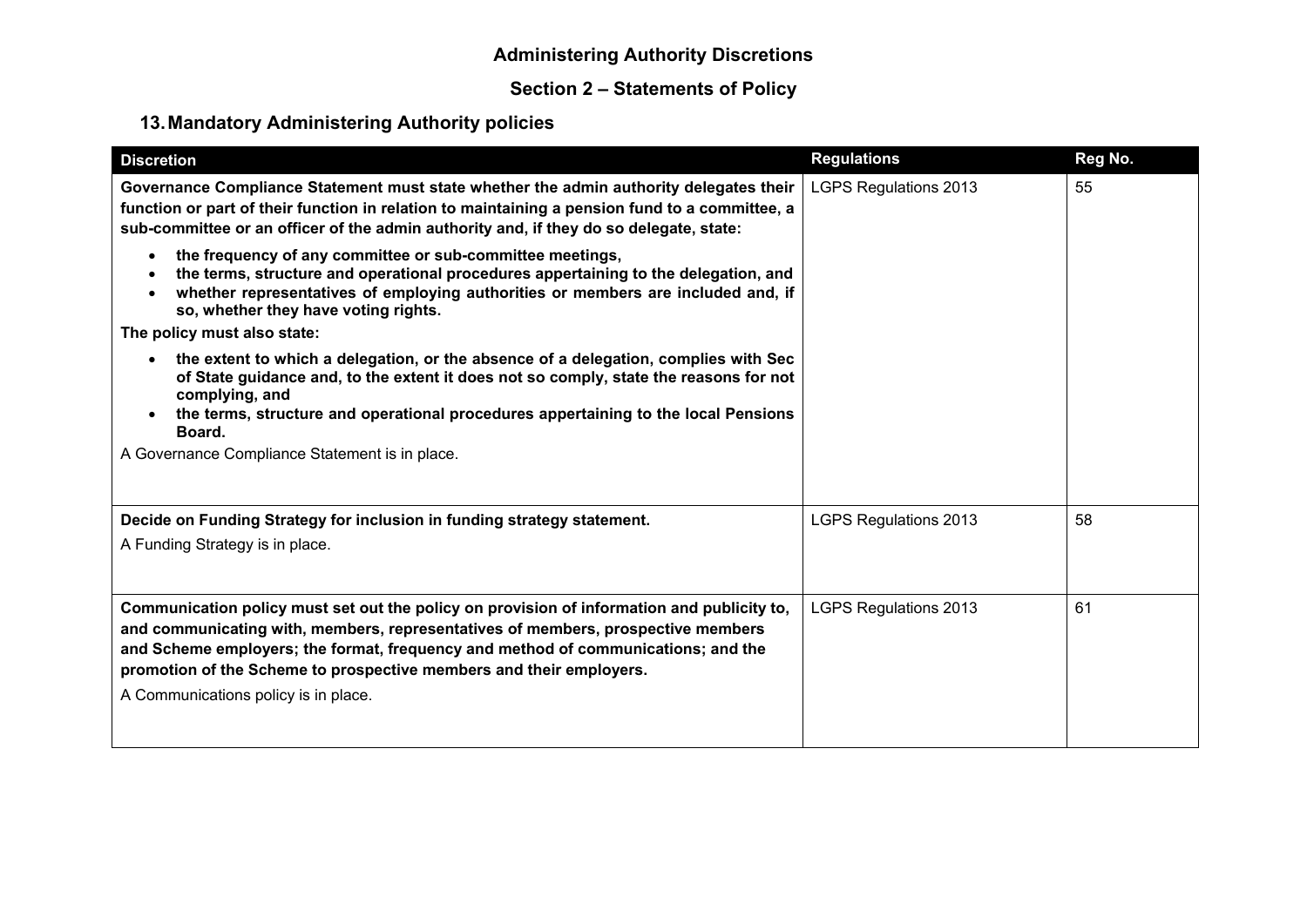# **Section 3 – Employing Authorities**

# **14.Employing Authorities – Admissions**

| <b>Discretion</b>                                                                                                                                                                                                                                                                                                                                                                                                                                          | <b>Regulations</b>           | Reg No.                                 |
|------------------------------------------------------------------------------------------------------------------------------------------------------------------------------------------------------------------------------------------------------------------------------------------------------------------------------------------------------------------------------------------------------------------------------------------------------------|------------------------------|-----------------------------------------|
| Whether to agree to an admission agreement with a Care Trust, NHS Scheme employing<br>authority or Care Quality Commission.                                                                                                                                                                                                                                                                                                                                | <b>LGPS Regulations 2013</b> | 4(2)(b)                                 |
| We would normally enter into an admission agreement unless the administering authority deemed<br>it detrimental to other scheme employers to do so.                                                                                                                                                                                                                                                                                                        |                              |                                         |
| Whether to agree to an admission agreement with a body applying to be an admission body.                                                                                                                                                                                                                                                                                                                                                                   | <b>LGPS Regulations 2013</b> | $3(1A), 3(5)$ &                         |
| We are obliged to admit those formerly known as transferee admission bodies (for example, a body<br>referred to in a best value arrangement). We usually admit those formerly known as community<br>admission bodies, provided we are satisfied about their long term financial security. This means<br>that we usually require a public sector guarantee and that the body is pooled with a local authority<br>for the assessment of pension liabilities. |                              | Part 3,<br>paragraph 1 of<br>Schedule 2 |
| Whether to agree that an admission agreement may take effect on a date before the date on<br>which it is executed.                                                                                                                                                                                                                                                                                                                                         | <b>LGPS Regulations 2013</b> | Part 3,<br>paragraph 14 of              |
| The administering authority would normally agree to an agreement taking effect before the date it<br>is executed assuming this is within a reasonable time period.                                                                                                                                                                                                                                                                                         |                              | Schedule 2                              |
| Define what is meant by "employed in connection with".                                                                                                                                                                                                                                                                                                                                                                                                     | <b>LGPS Regulations 2013</b> | Part 3,                                 |
| Normally the administering authority would regard 'employed in connection with' to mean<br>employed for more than 50% of contracted hours.                                                                                                                                                                                                                                                                                                                 |                              | paragraph 9(d)<br>of Schedule 2         |
| Whether to set up a separate admission agreement fund.                                                                                                                                                                                                                                                                                                                                                                                                     | <b>LGPS Regulations 2013</b> | 54(1)                                   |
| The administering authority would not normally set up a separate admission agreement fund, but<br>may choose to do this if appropriate to the admission agreement.                                                                                                                                                                                                                                                                                         |                              |                                         |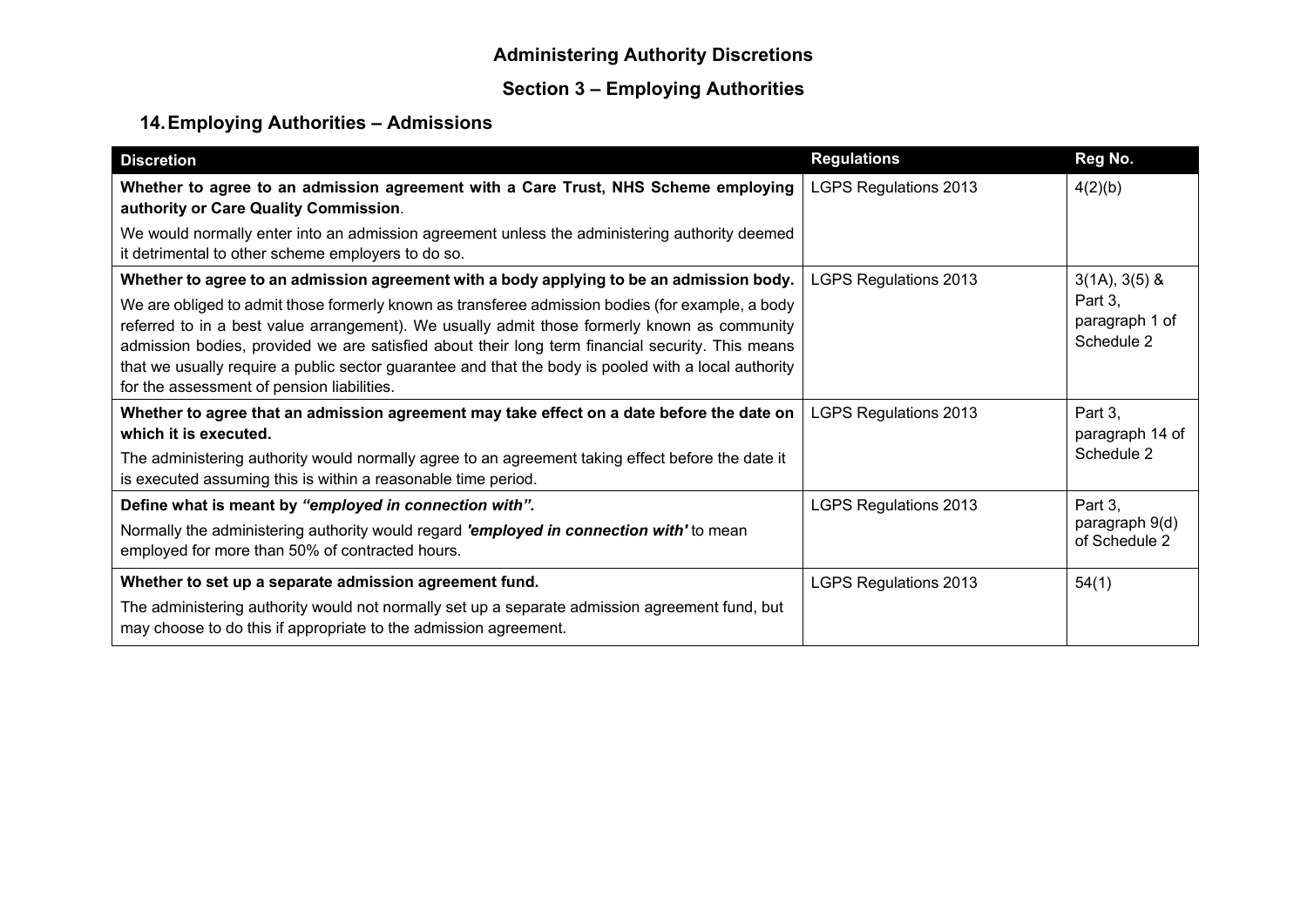# **Section 3 – Employing Authorities**

# **15.Employing Authorities – Administration matters**

| <b>Discretion</b>                                                                                                                                                                                                                         | <b>Regulations</b>                                                    | Reg No.        |
|-------------------------------------------------------------------------------------------------------------------------------------------------------------------------------------------------------------------------------------------|-----------------------------------------------------------------------|----------------|
| Whether to suspend (by way of issuing a suspension notice), for up to 3 years, an employer's<br>obligation to pay an exit payment where the employer is again likely to have active members<br>within the specified period of suspension. | <b>LGPS Regulations 2013</b>                                          | 64(2A)         |
| The administering authority may choose to extend this period on a case by case basis.                                                                                                                                                     |                                                                       |                |
| Whether to obtain revision of employer's contribution rate if there are circumstances which<br>make it likely a Scheme employer will become an exiting employer.                                                                          | <b>LGPS Regulations 2013</b>                                          | 64(4)          |
| We may choose to obtain a revision of employer's contribution rate if circumstances require us to<br>do so.                                                                                                                               |                                                                       |                |
| Decide frequency of payments to be made over to GMPF by employers and whether to<br>make an admin charge.                                                                                                                                 | <b>LGPS Regulations 2013</b><br><b>LGPS Regulations 1997</b>          | 69(1)<br>81(1) |
| The frequency of payments under this regulation are detailed in the Pension Administration<br>Strategy.                                                                                                                                   |                                                                       |                |
| Decide form and frequency of information to accompany payments to GMPF.                                                                                                                                                                   | <b>LGPS Regulations 2013</b>                                          | 69(4)          |
| The form and frequency of information to accompany payments is detailed in the Pension<br>Administration Strategy.                                                                                                                        | <b>LGPS Regulations 1997</b>                                          | 81(5)          |
| Whether to issue an employer with a notice to recover additional costs incurred as a result<br>of the employer's level of performance.                                                                                                    | <b>LGPS Regulations 2013</b><br><b>LGPS (Transitional Provisions)</b> | 70<br>22(2)    |
| We may choose to issue a notice under this regulation where necessary and details of<br>circumstances under which are contained within the Pension Administration Strategy.                                                               | Regulations 2014                                                      |                |
| Whether to charge interest on payments made by employers which are overdue.                                                                                                                                                               | <b>LGPS Regulations 2013</b>                                          | 71(1)          |
| The administering authority may charge interest on such payments and details of circumstances<br>under which are contained within the PAS                                                                                                 | <b>LGPS Regulations 1997</b>                                          | 82(1)          |
| Specify information to be supplied by employers to enable the administering authority to                                                                                                                                                  | <b>LGPS Regulations 2013</b>                                          | 80(1)(b)       |
| discharge its functions.                                                                                                                                                                                                                  | <b>LGPS (Transitional Provisions)</b>                                 | 22(1)          |
| The information to be supplied by employers to enable the administering authority to discharge its<br>functions is detailed in the Pensions Administration Strategy.                                                                      | Regulations 2014                                                      |                |
| Agree to pay annual compensation on behalf of an employer and recharge the payment to<br>an employer.                                                                                                                                     | <b>LGPS Regulations 1997</b>                                          | 31(2)          |
| The administering authority will not normally agree to any new requests to pay any annual<br>compensation on behalf of the employer.                                                                                                      |                                                                       |                |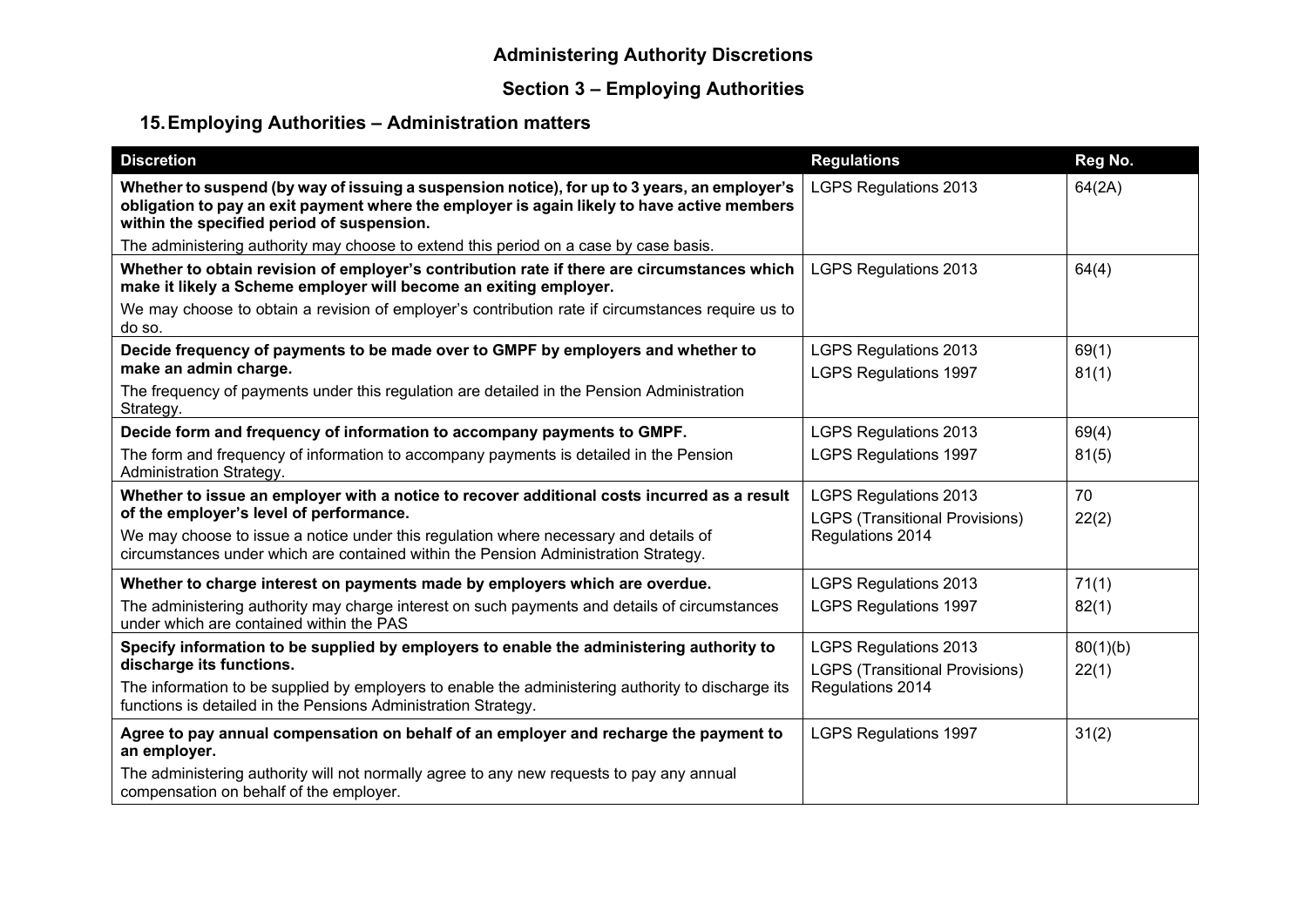# **Section 3 – Employing Authorities**

# **16.Employing Authorities – Administration matters**

| <b>Discretion</b>                                                                                                                                                                                                                                                                                                                                                                                                                     | <b>Regulations</b>                                                                                               | Reg No.                         |
|---------------------------------------------------------------------------------------------------------------------------------------------------------------------------------------------------------------------------------------------------------------------------------------------------------------------------------------------------------------------------------------------------------------------------------------|------------------------------------------------------------------------------------------------------------------|---------------------------------|
| Timing of pension increase payments by employers to the administering authority.                                                                                                                                                                                                                                                                                                                                                      | <b>LGPS Regulations 2013</b>                                                                                     | 91(6)                           |
| A former employing authority can have pensions increase liabilities that have not been provided<br>for by employer contributions. When this is certified by the administering authority's actuary,<br>further cash payments may be made, at intervals determined by the administering authority.                                                                                                                                      |                                                                                                                  |                                 |
| Whether to terminate an admission agreement in the event of:                                                                                                                                                                                                                                                                                                                                                                          | <b>LGPS Regulations 2013</b>                                                                                     | Part 3,                         |
| insolvency, winding up or liquidation of the body,<br>$\bullet$<br>breach by that body of its obligations under the admission agreement, or<br>$\bullet$<br>failure by that body to pay over sums due to the Fund within a reasonable period of<br>being requested to do so.                                                                                                                                                          |                                                                                                                  | paragraph 9(d)<br>of Schedule 2 |
| The administering authority will terminate an admission agreement in these events as outlined in<br>relevant clauses of the admission agreement.                                                                                                                                                                                                                                                                                      |                                                                                                                  |                                 |
| Whether to extend the period beyond 3 months from the date an Employer ceases to be a<br>Scheme Employer, by which to pay an exit credit.                                                                                                                                                                                                                                                                                             | <b>LGPS Regulations 2013</b>                                                                                     | 64(2ZA)                         |
| The administering authority may choose to extend this period on a case by case basis.                                                                                                                                                                                                                                                                                                                                                 |                                                                                                                  |                                 |
| Approve independent registered medical practitioners (IRMP) used by employers (for ill<br>health benefits).<br>The administering authority will approve IRMP's used by employers (for ill health benefits).                                                                                                                                                                                                                           | <b>LGPS Regulations 2013</b><br><b>LGPS (Administration) Regulations</b><br>2008<br><b>LGPS Regulations 1997</b> | 36(3)<br>56(2)<br>97(10)        |
| Whether to require any strain costs to be paid "up front" by the employing authority if the<br>employing authority "switches on" the 85 year rule for a member voluntarily retiring (other<br>than flexible retirement) prior to age 60, or waives an actuarial reduction on compassionate<br>grounds under TPSch 2, para 2(1).<br>The administering authority will require all strain costs to be paid up front in these situations. | <b>LGPS (Transitional Provisions)</b><br>Regulations 2014                                                        | Paragraph 2(3)<br>of Schedule 2 |
| Whether to require any strain costs to be paid "up front" by the employing authority<br>following early voluntary retirement of a councillor, or early payment of a deferred benefit<br>on health grounds or from age 50 and prior to age 55 with employer consent.<br>The administering authority will require all strain costs to be paid up front in these situations.                                                             | <b>LGPS Regulations 1997</b>                                                                                     | 80(5)                           |